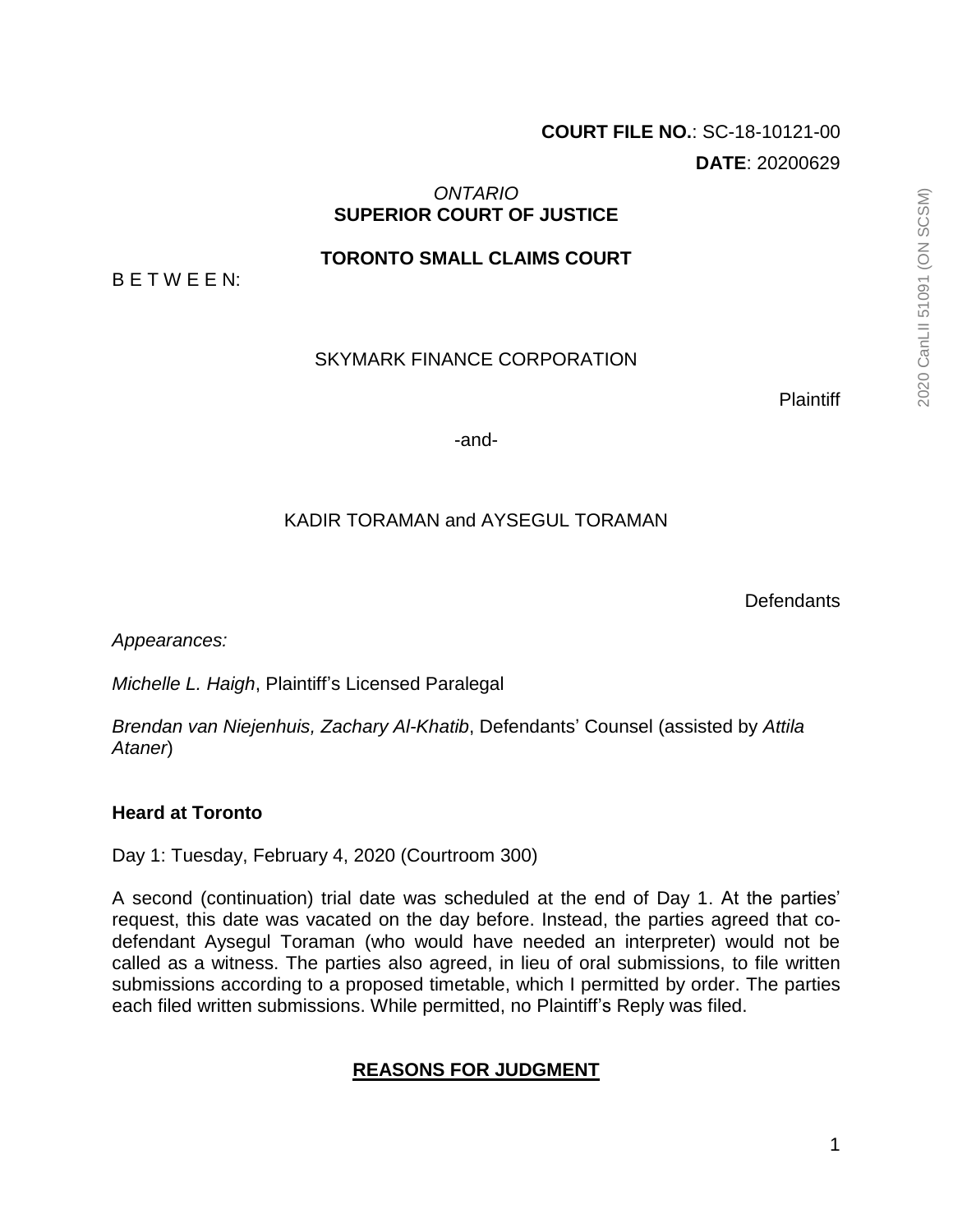## **His Honour Deputy Judge Gannage**

### **OVERVIEW**

[1] The plaintiff Skymark Finance is suing the non-paying defendants homeowners/consumers for rental arrears (\$8,648.48) plus interest for a water filter under a contract between the homeowners and the seller, which assigned the contract to Skymark. In their defence, the homeowners successfully rely on Part III of the *Consumer Protection Act, 2002*, <sup>1</sup> which prohibits "unfair practices" in consumer transactions. In my view, the door-to-door salesman engaged in both false, misleading or deceptive representations and unconscionable representations. Thus, the contract is unenforceable and rescinded and Skymark's claim is dismissed.

## **PARTIES**

[2] The plaintiff, Skymark Financing Corp. ("Skymark"), an Ontario company based in Mississauga, offers financial services to individuals. Skymark purchased from Progressive Home Services ("Progressive") the water filter contract ("the contract") between Progressive and the defendants in 2017.

[3] The defendants Kadir and Aysegul Toraman ("the Toramans"), a married couple,  $\overline{a}$  is a homeowners living in Scarborough. As consumers,<sup>2</sup> they entered into the contract ("a consumer agreement"<sup>3</sup> ) with Progressive.

## **ISSUES and SUMMARY OF CONCLUSIONS**

[4] For the reasons articulated further below, the issues and my short conclusions, based on the evidence and applying the applicable law and the civil standard of proof (balance of probabilities), follow.

1. Did the salesman engage in unfair practices?

"consumer" means an individual acting for personal, family or household purposes and does not include a person who is acting for business purposes; …

3 This fact is also indisputable. Under the *CPA*, section 1,

"consumer agreement" means an agreement between a supplier and a consumer in which, (a) the supplier agrees to supply goods or services for payment, …

…

"consumer transaction" means any act or instance of conducting business or other dealings with a consumer, including a consumer agreement; ….

 $\overline{a}$ <sup>1</sup> S.O. 2002, c. 30, Sch. A (the "*CPA*") [https://www.ontario.ca/laws/statute/02c30.](https://www.ontario.ca/laws/statute/02c30)

<sup>2</sup> This fact is indisputable. Under the *CPA*, section 1,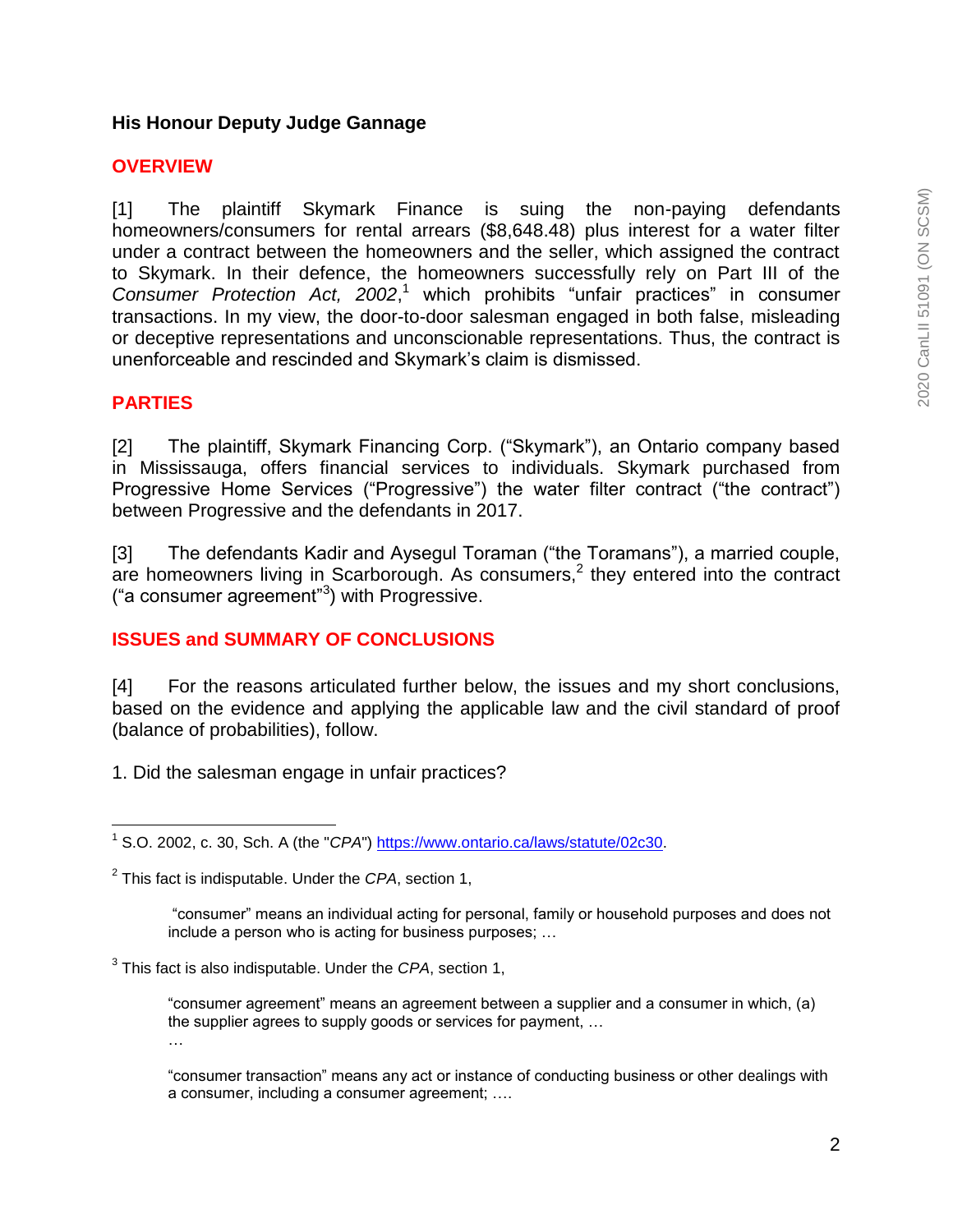Yes.

2. Is Skymark a bona fide purchaser for value of the contract from Progressive and therefore an innocent party?

No.

3. What is the appropriate remedy?

Rescind the contract.

### **EVIDENCE and FACTUAL FINDINGS**

### **Chronology**

[5] Based on the evidence, I summarize the sequence of principal events below.

September 23, 2016 – Uninvited, two door-to-door Progressive salesmen knock on the Toramans' door and speak with Mr. Kadir Toraman.

February 2, 2017 – The Toramans sign an "Agreement for Lease Program" (3pp) ("the contract") with Progressive for a "water filter". [Ex 1-1]

February 6, 2017 – The filter is delivered and installed. The installer signs a Certificate of Completion (one-page, plus a photo of the filter) [Ex 1-2] confirming this fact. The named dealer is Progressive. The named customer is (Mrs.) Asyegul Toraman. The proviso at the bottom reads in small print:

I hereby acknowledge the installation of the equipment as described on the Skymark Finance Corporation Credit Application and Agreement between Skymark Finance Corporation and customer dated 02 06 2017.

I hereby acknowledge the goods and services provided are satisfactory and suitable for my purpose and I authorize Skymark Finance Corporation to pay the Dealer above the amount financed as disclosed on the Skymark Finance Corporation Credit Application and Agreement.

October 20, 2017 – The Toramans make their last lease payment (to Skymark) for the filter.

September 12, 2018 – This is the date of Skymark's Notice of Security Interest [Ex 1-5] containing a statement for discharge purposes addressed to Kadir Toraman with the total lease payout amount of \$8,648.48.

#### **Witnesses**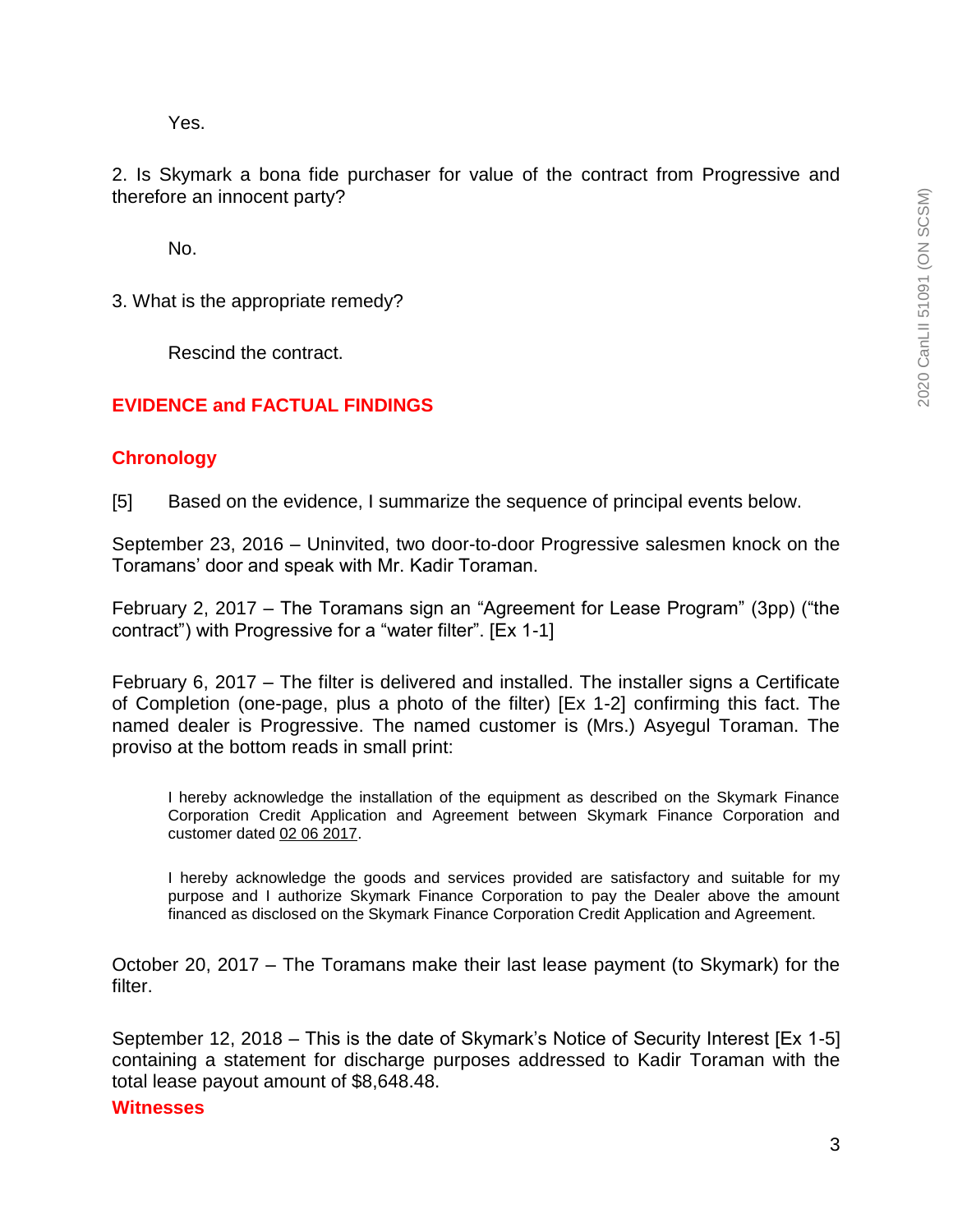[6] The three witnesses were:

**Mr. Nick Vetro**, a Skymark employee, for the plaintiff;

**Mr. Kadir Toraman** and the Toramans' daughter, **Ms Sumerya Toraman**, for the defendants.

Their evidence is addressed sequentially below.

## *Nick Vetro*

[7] Mr. Vetro has worked for Skymark for seven years in consumer financing of home equipment. He is one of about 12-15 employees in Skymark's office. Skymark receives applications from vendors like Progressive, which sell and install the equipment, then seek financing for consumers.

[8] The general practice is that Skymark receives the agreement, then does due diligence by communicating with the customer. There are cooling off periods under the *CPA*. Skymark purchases the agreement from the vendor. If the lending criteria are not met, Skymark does not proceed. Skymark does not sell the equipment.

[9] Under the agreement, the consumer has lifetime service and replacement. If the vendor is still around, Skymark contacts it and tells it to service the equipment. If the vendor goes out of business, Skymark finds a local technician to do the servicing, for which Skymark pays.

[10] Mr. Jonathan Slattery or Mr. Vetro underwrite the agreements. Mr. Vetro thinks Mr. Slattery may have attempted to contact the Toramans.

[11] Skymark had been dealing with the vendor (Progressive) for about one or two years. Then Progressive stopped sending Skymark business.

[12] Mr. Vetro described the Plaintiff's documents [Ex 1] as follows.

[13] The contract [Ex 1-1, also Ex 4] for a water filtration unit priced at \$59.99 plus HST per month for 120 months (10 years) was signed by the defendants on February 2, 2017. The Terms and Conditions [Schedule A] include paragraph 2 regarding assignment (from Progressive to Skymark) and paragraph 5 regarding security registration. Skymark registered the security interest. The registration charge (\$150) and discharge fee (\$150) are payable by the customer at the end. There is a 3½% per year increase for inflation. Page 1 says "Your 'Consumer Rights' can be found on the third page of this Agreement". Page 3 is headed "Your Rights under the *Consumer Protection Act, 2002*" and includes a reference to a ten-day cooling off period.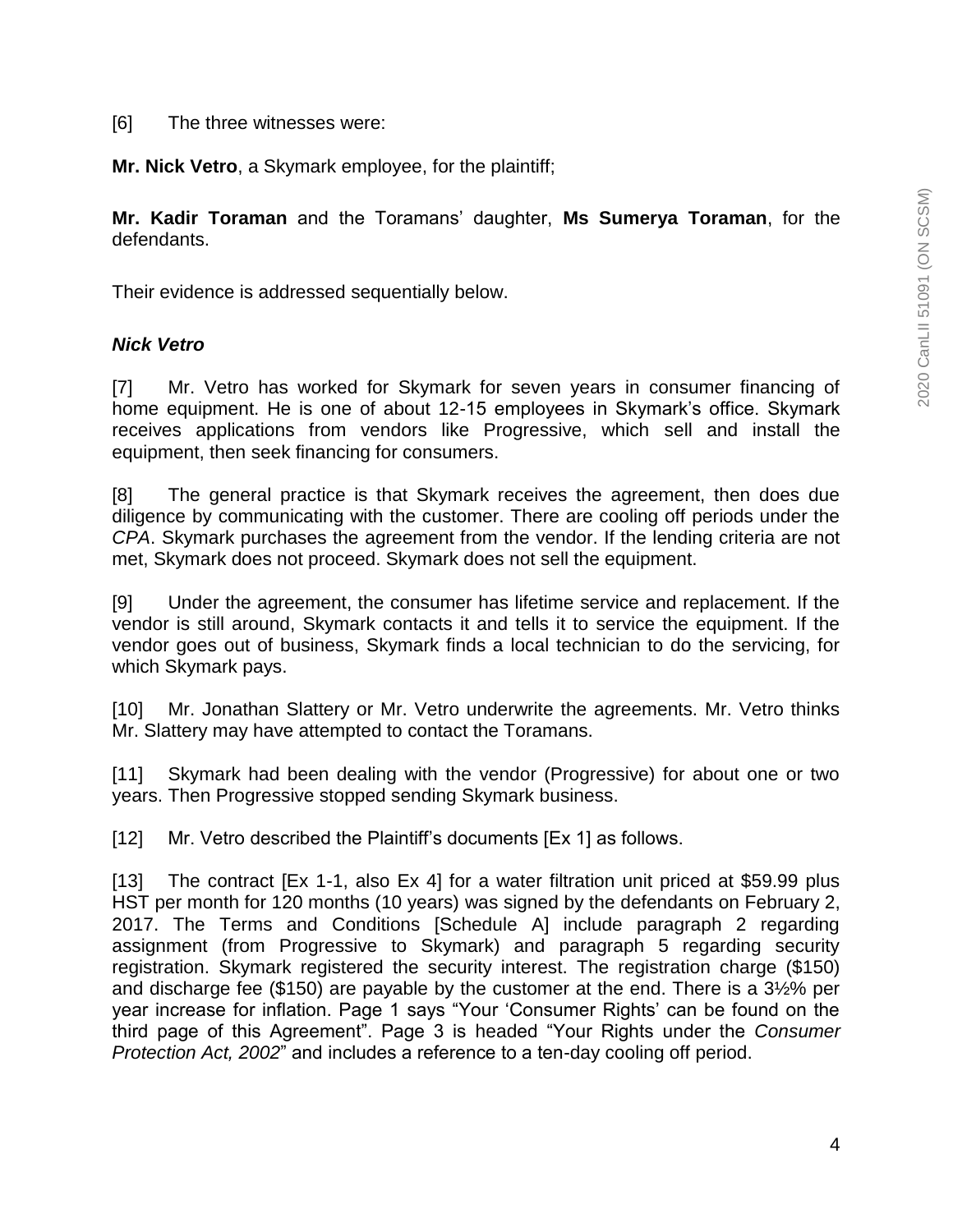[14] The Certificate of Completion [Ex 1-2] contains the customers' acknowledgment, the installer's name, the vendor's name, the installation date of February 6, 2017, a photo of the installed equipment and Kadir Toraman's confirmation signature.

[15] Mr Vetro described the sound recordings of the five telephone calls with the Toraman family. These sound recordings of phone calls were adduced [Ex 2 – memory stick] and played in court. No transcript was produced.

[16] The first call was a typical verification call. Its purpose is to ensure that the *CPA* is complied with and that the consumer understands the agreement. This call was made on the afternoon of February  $2^{nd}$  or the morning of February  $3^{rd}$ , after the contract was executed and before the equipment was installed. Mr. Slattery of Skymark called Mr. Toraman about the contract for the water filter for Mrs. Toraman. Her name is on title to the house and therefore she is the registered homeowner. Mr. Toraman said Mrs. Toraman's English was poor and that he had authority to speak for her. Mr. Toraman was told and agreed that the sales agent left a copy of the lease agreement signed by the Toramans, that the monthly cost was \$59.99 plus HST and that the length of the contract was 120 months. Mr. Slattery told Mr. Toraman about the ten-day cooling off; that payment is due on the 1st of the month; and that Skymark and Progressive are separate and independent companies. Mr. Toraman replied "OK".

[17] In the second call, Mr. Vetro was heard asking for Mrs. Toraman.

[18] In the third call, on February 6, 2017, Mr. Vetro asked Mr. Toraman if he was satisfied with the installation, to which Mr. Toraman replied "yes". Mr. Vetro added that Skymark's telephone number is at the bottom of the contract.

[19] Then Skymark sent the paperwork to be entered and registered. Skymark paid the seller Progressive \$4,554 based on a formula. Then Skymark received the consumers' monthly payments.

[20] The Finance Statement dated September 11, 2018 [Ex 1-3] shows the Toramans' missed payments and an unpaid balance, including interest and NSF charges, of \$957.74.

[21] Mr. Vetro testified that if the consumer wants to get out of the contract after ten days, Skymark will let them if it is up to one month. "After one month, the contract is in place." Mr. Vetro said he did not recall if the Toramans contacted Skymark to cancel.

[22] Mr. Vetro testified: "At the beginning [March 2017], payments were not being made. Then we spoke to a family member and brought payments up to date".

[23] In October 2017, the Toramans paid \$543.06. [Ex 1-4 - Customer Balance Detail (September 12, 2018)]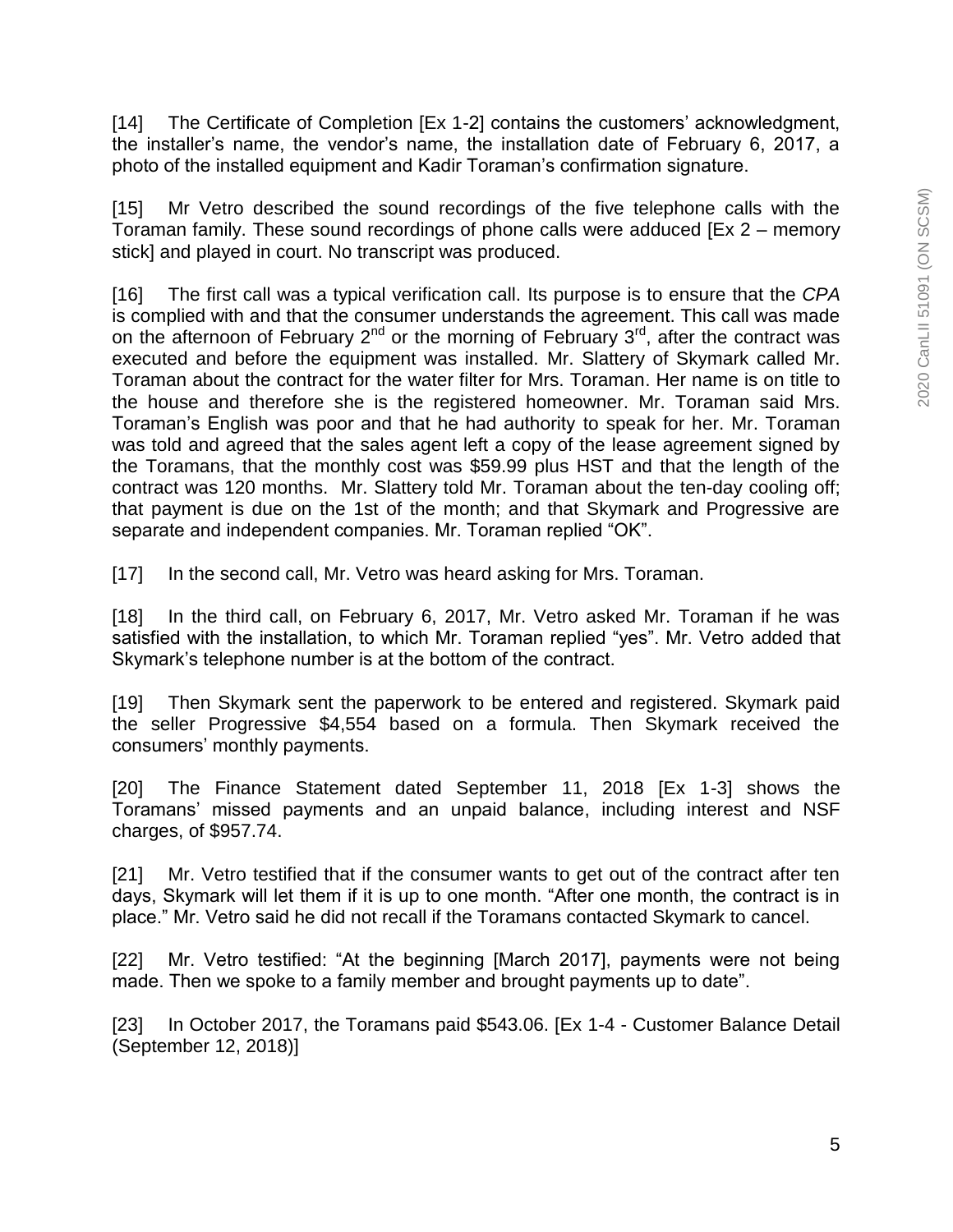[24] About eight months after the contract was executed, in the last of five calls, the Toramans' daughter Sumeyra Toraman called Mr. Vetro and identified herself as "Aysgul Toraman" (her mother). Mr. Vetro offered to remove five of six missed payment NSF fees, totaling \$282. Sumeyra Toraman said she could pay \$400. Mr. Vetro responded that the remaining balance would be \$143.06, to which Sumeyra Toraman replied:

To cancel?

Mr. Vetro explained:

You have to buy out the whole system because it's past the cooling off, unless Progressive can do something.

[25] In cross-examination, Mr. Vetro added:

There was no call back. So we assumed everything was OK. I can't confirm that I sent the defendants a follow up note.

[26] Two payments identified in the call [totalling \$543.06] were received. The last payment was made on October 20, 2017.

[27] Mr. Vetro testified about the Notice of Security Interest Statement (September 12, 2018) [Ex 1-5]. This payout statement for discharge purposes was prepared for the plaintiff's representative for this court case and was not previously sent to the Toramans. The statement shows an outstanding balance of \$8,648.48, plus interest at 6.99%/year from September 12, 2018. This is the damages sought by Skymark in this action.

[28] Mr. Vetro testified that Skymark owes no credits to the Toramans. He said the Toramans never told Skymark there was a problem with the equipment and never gave any reason for cancelling, not even when they spoke about payments. Neither Skymark nor he ever received a written complaint from the Toramans.

[29] In cross-examination, Mr Vetro said he did not know if Progressive is still in business. While I generally found Mr. Vetro's testimony to be straightforward, this statement seems dubious, especially given Mr. Vetro's seven years' experience in the industry.

[30] He acknowledged that the equipment maintenance that is included in the consumer's monthly payments are to be done by the dealer (Progressive), not Skymark.

[31] When shown a copy of photos of the actual water filtration system [Ex 3], he agreed that the filter installed in the Toramans' house was Austin Springs Model #AS-1000. Then when shown a printout from Costco Canada's website listing the price of this model at \$979.99 (including shipping), he replied: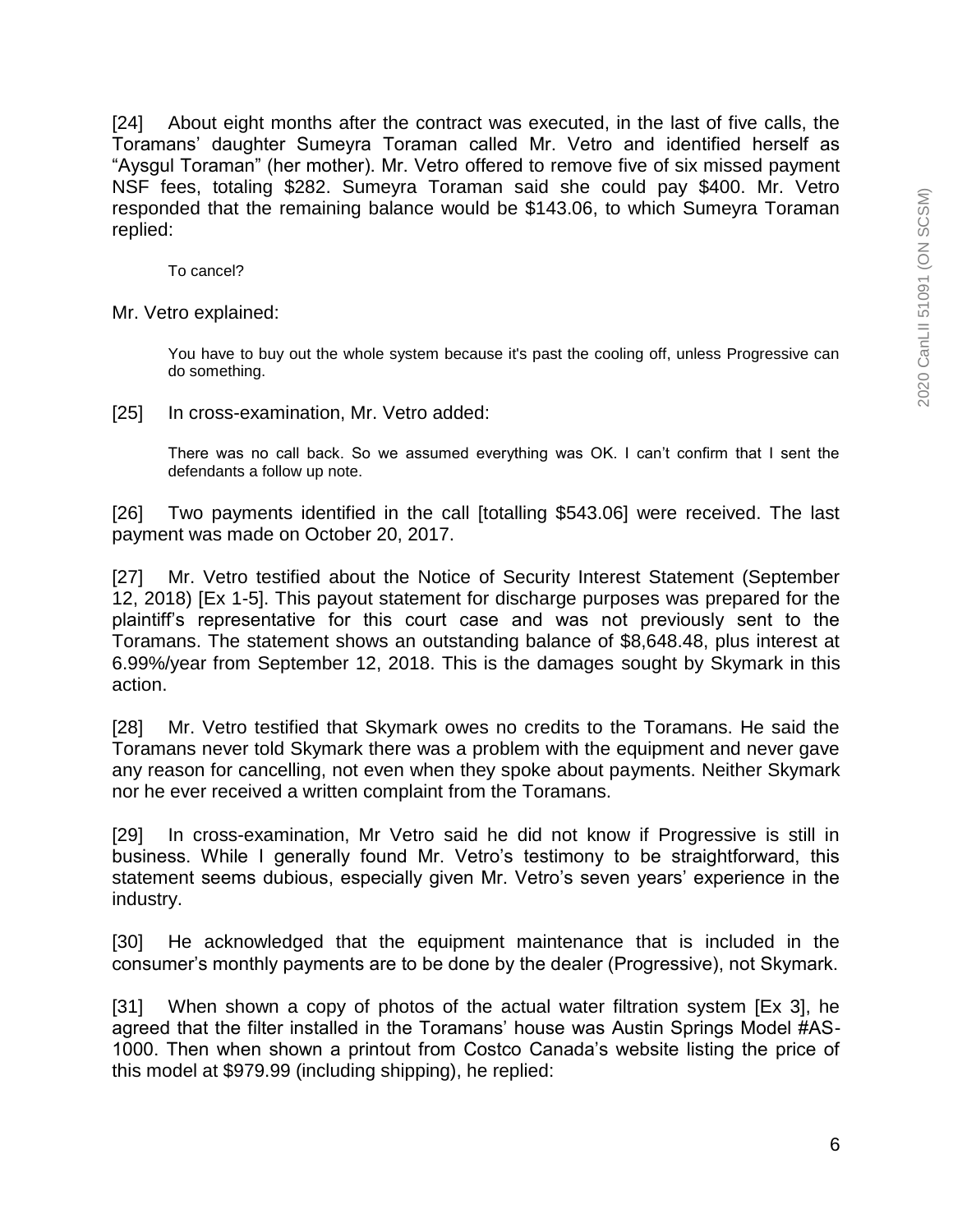I don't know how much it costs in the market. I'm not an expert in this.

[32] Mr. Vetro was asked about specific instances of sales reps' misrepresentation and forged signatures reported in the media in 2016 and 2017. Mr. Vetro said in those cases the vendor cancelled the contract, removed the equipment and refunded the consumer. He conceded that door-to-door salespeople present a risk to Skymark if they say something that is unconscionable or deceptive.

### *Kadir Toraman*

[33] Mr. Toraman immigrated to Canada from Turkey in 2003. In Turkey he completed high school and his wife completed grade 5. He works as a house painter and is the sole income earner for his family.

[34] Mr. Toraman credibly testified as follows.

[35] He did not initiate contact with Progressive. Two Progressive salesmen came to his house twice. At these times, his wife was pregnant and was in another room. She did not speak with the salesman. Mr. Toraman spoke with two salesmen the first time on September 23, 2016. Mr. Toraman continued:

Because of my English, I did not understand very well. One salesman did all the talking. I asked where they came from. They said they came from the city. After 15 minutes, I invited them into the house. He told me it's not healthy to drink water from the system. I told him back home we drink from the river.

I did not purchase a filter that day. I did not ask them to come back. My wife had our third daughter the next day, on September 24, 2016.

They came back after a couple of months, in February 2017. I told them about my newborn. I was worried about my baby's health and drinking the water because of my wife's two previous miscarriages. The salesman said the city's tap water is not safe. I always ask where they came from. They said Toronto city recommended them to install equipment in my house.

[36] On February 2, 2017, after Mr. Toraman's discussion with the salesman, Mr. Toraman signed the contract, then his wife signed it. Mr. Toraman testified:

I was to pay \$59.99/month. I don't remember being told that the number would increase every year. I signed because we thought it would be easy cancellation if we're not happy with this product. I thought we'd be able to call them and cancel. I don't recall being told how long we could cancel. I don't recall being told the cost of canceling.

[37] Mr. Toraman said the salesman did not explain page two of the contract. Mr. Toraman said he could not understand it because of his poor English and because the font is too small to read.

[38] He said he did not notice any positive change with the new filter. The water pressure was less than before and he could not take a good shower. He decided to change the filter for two reasons: (1) it was too big and took up a lot of space in their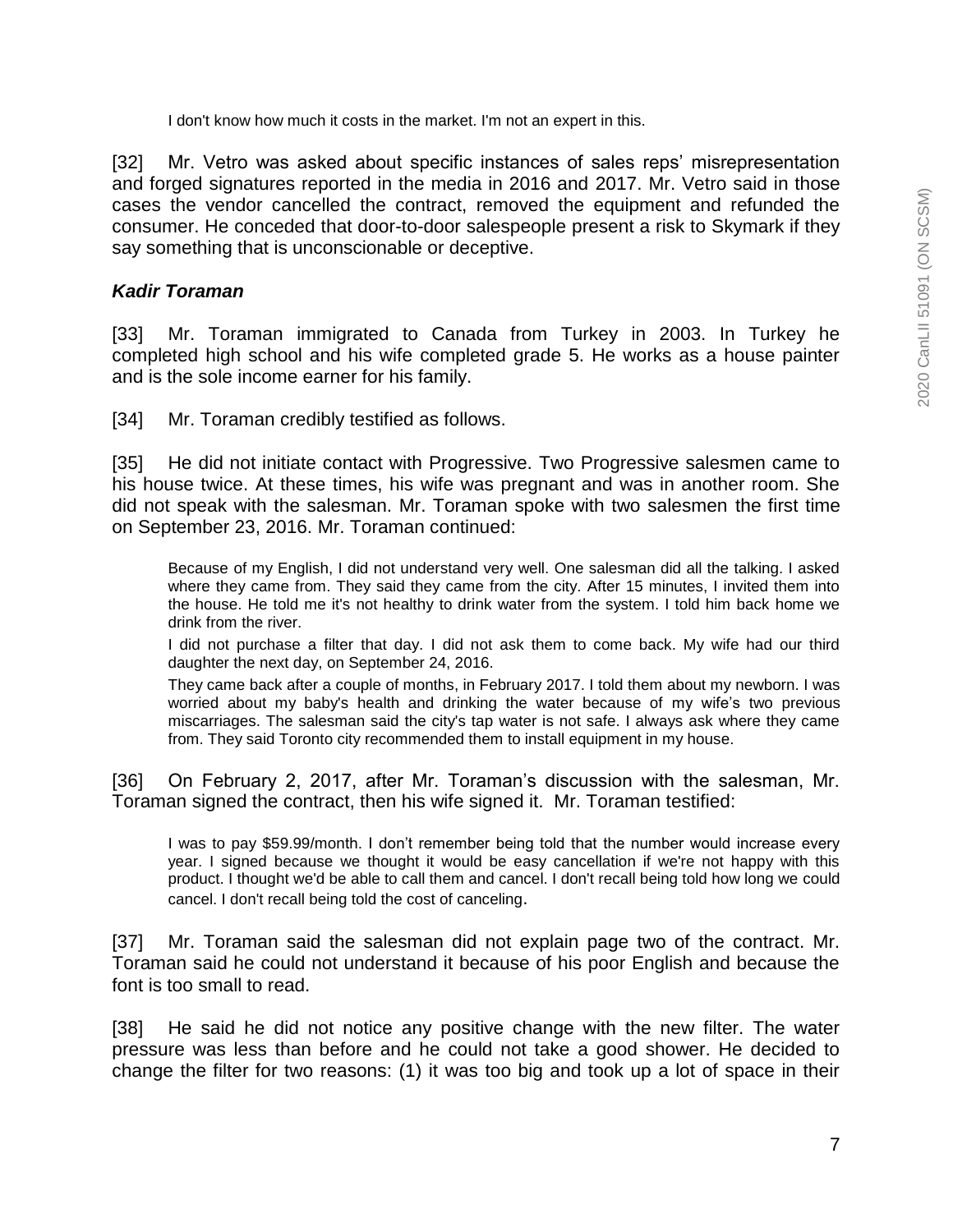basement; and (2) they did not need it. His Turkish-Canadian community confirmed the second point, assuring him "the Toronto water is not that bad".

[39] He continued his narrative, which I accept as truthful and accurate:

I told my daughter to call the company and ask them what we need to cancel this contract and we didn't want this product anymore. My wife agreed with me. I found out from my daughter that it's not easy to cancel the contract. We have to pay \$10,000 or come to court. The salesman said it was easy. If you are not happy, you can cancel the contract.

I called the bank. I made stop payment. Bank put stop payment in place.

My daughter spoke with someone from Skymark. After stop payment, collection agency called me. I said my psychological situation -- depression, anxiety, seizure last March, see a psychologist every month -- was such that I couldn't handle the pressure. This debt situation has made this worse. \$10,000 is a lot of money to me. Even my car is not worth \$10,000.

[40] His daughter made the phone calls. He did not want to deal with this situation because of his psychological condition. At the time he did not understand that Progressive and Skymark were two different companies.

[41] When he noticed the water pressure got weaker, Mr. Toraman said he called a plumber. He did not call either Skymark or Progressive. Sometime in 2017 the plumber told him that this equipment causes a decrease of 30% in water pressure.

## *Sumeyra Toraman*

[42] Ms Toraman, the defendants' 24-year-old daughter, testified they were not satisfied with the filter. She found out about the water filter when her mother complained about how big it was. They did not notice any difference in taste. They noticed that the water pressure went down.

[43] They could not pay for it. She remains confused about which company is which. The overall price was \$10,000 which she said was surprising and unnecessary. Until they got the filter, they never looked at prices. At Canadian Tire she saw a similar filter for \$400-\$500 and heard that the same one costs \$1,000. The same filter as that installed in their home cost \$979.99 at Costco Canada [Exhibit 5 - Costco Canada web page page printout].

[44] She made calls for her mother because her mother does not speak English.

[45] When Ms Toraman called Skymark in around September 2017, Skymark said it would not cancel the contract because ten days had passed. The only option was to buy out the filter. This put a lot of stress on her family as they could not afford to buy out the filter.

[46] The Toramans received a lot of calls from Progressive about missed payments. Ms Toraman told them they could not pay for it. She spoke to the collection agency once about canceling the contract.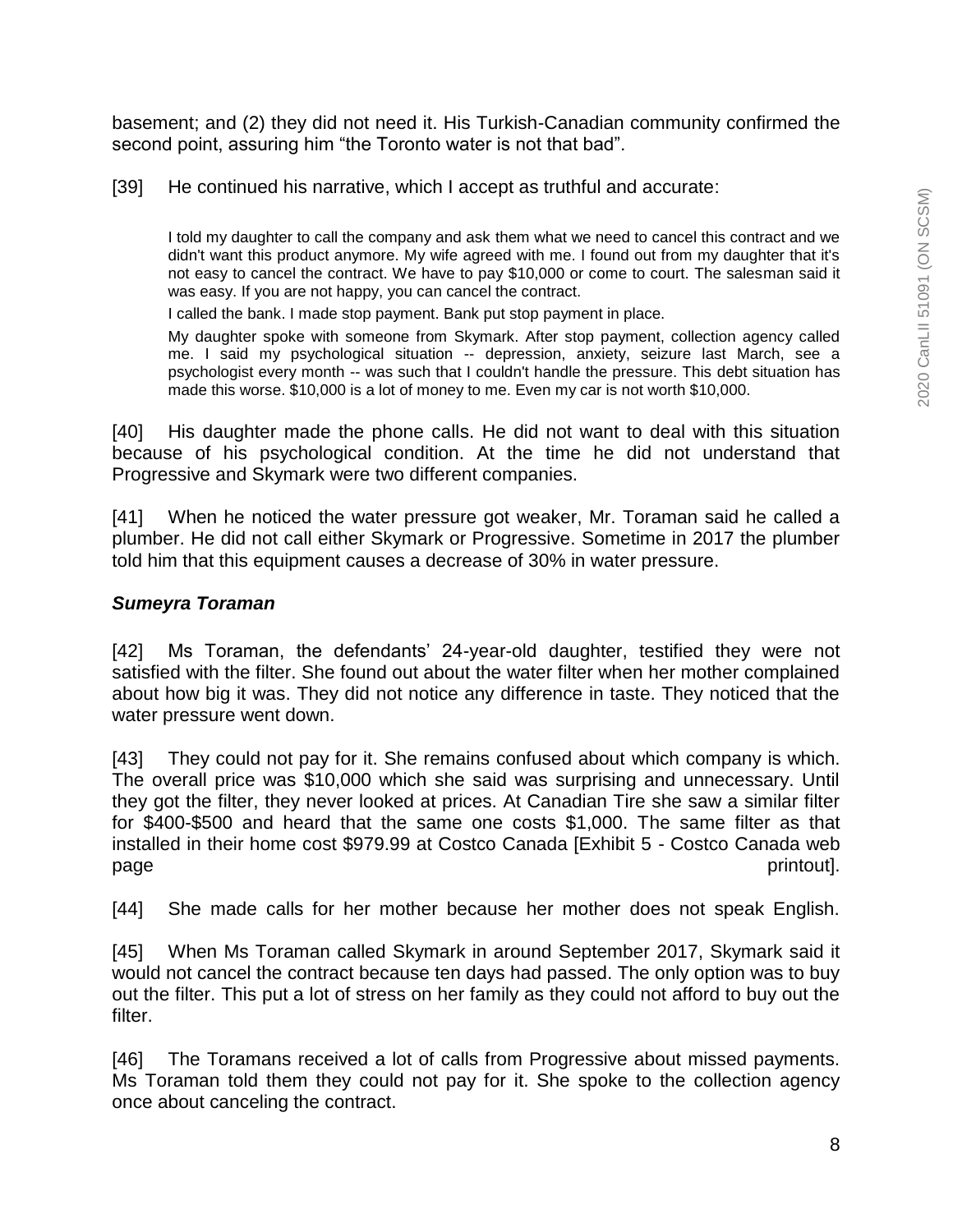[47] I accept Ms Toraman's testimony as credible.

## **ANALYSIS**

## **1. Did the salesman engage in unfair practices?**

[48] As explained below, I find that the salesman engaged in unfair practices. They are prohibited by subsection 17(1) of the *CPA*. Under subsection 17(2), a person who performs even just *one* act referred to in section 14, 15 or 16 is deemed to be engaging in an unfair practice.<sup>4</sup> In fact, while one act is enough, this case abounds with such practices.

[49] The contract came about largely because of the persistence of a Progressive door-to-door salesman. Unsolicited, he landed on the Toramans' doorstep and convinced them to buy a water filter.<sup>5</sup> This elusive agent did not testify, and no explanation was given for this fact, thus supporting an adverse inference against the plaintiff.

[50] In my view, the agent's representations<sup>6</sup> to the Toramans were (i) false, misleading or deceptive and (ii) unconscionable, as elaborated below.

 $\overline{a}$ <sup>4</sup> *CPA*, section 17 reads:

### **Unfair practices prohibited**

17 (1) No person shall engage in an unfair practice.

#### **One act deemed practice**

(2) A person who performs one act referred to in section 14, 15 or 16 shall be deemed to be engaging in an unfair practice.

<sup>5</sup> The Ontario government banned unsolicited, door-to-door sales (known as "direct agreements") of certain household appliances, including water purifiers, to better protect consumers in legislation (specifically, section 43.1 of the *CPA*) that took effect March 1, 2018. Mr. Vetro acknowledged this fact in cross-examination. The applicability/retroactivity of section 43.1 was not argued.

<sup>6</sup> Under the *CPA*, section 1:

"representation" means a representation, claim, statement, offer, request or proposal that is or purports to be,

(a) made respecting or with a view to the supplying of goods or services to consumers, or

(b) made for the purpose of receiving payment for goods or services supplied or purporting to be supplied to consumers; ....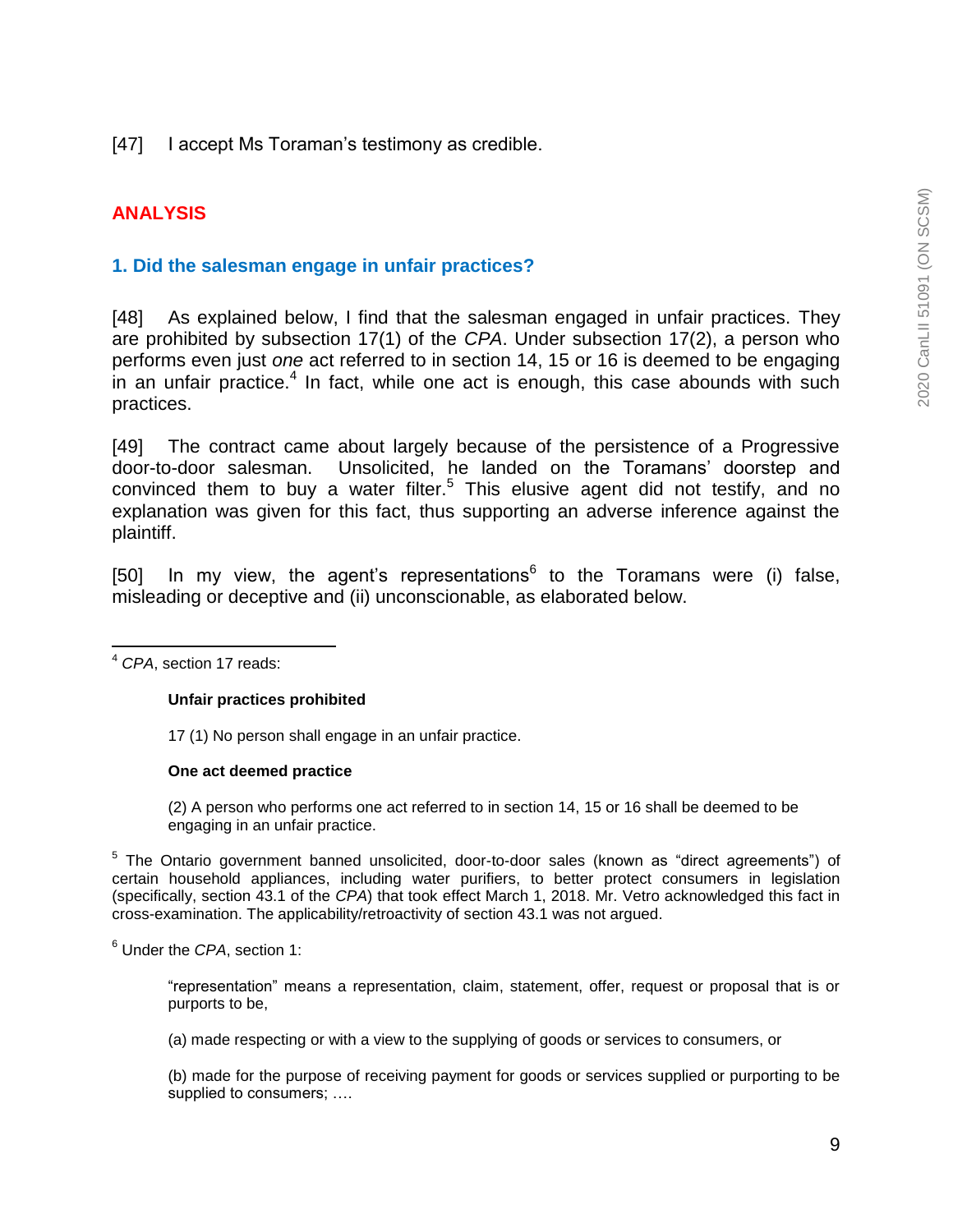## **(i) Section 14**

## [51] Under the *CPA*, "PART III - UNFAIR PRACTICES",<sup>7</sup> subsection 14(1) says:

### **False, misleading or deceptive representation**

14 (1) It is an unfair practice for a person to make a false, misleading or deceptive representation.

[52] Subsection 14(2) provides inclusive examples of such representations. Applying subsection 14(2) to the present case, I find that the agent made false, misleading or deceptive representations as follows (emphasis added).

[53] 2. A representation that the person who is to supply the goods or services has sponsorship, approval, status, affiliation or connection the person does not have.

Progressive's agent represented that the filter was recommended by the City of Toronto. This is false.

[54] 10. A representation that a service, part, replacement or repair is needed or advisable, if it is not.

Progressive's agent represented that the filter was needed because the City's water was unsafe. This is false.

[55] 14. A representation using exaggeration, innuendo or ambiguity as to a material fact or failing to state a material fact if such use or failure deceives or tends to deceive.

Progressive's agent implied that Mr. Toraman needed to buy the filter to safeguard his new baby. This representation deceived the Toramans.

[56] Hence, Progressive's agent, and therefore Progressive, breached section 14. Thus, Progressive engaged in an unfair practice, which subsection 17(1) prohibits.

## **(ii) Section 15**

[57] Also under the *CPA*, "PART III - UNFAIR PRACTICES", section 15(1) says:

#### **Unconscionable representation**

15 (1) It is an unfair practice to make an unconscionable representation.

[58] Subsection 15(2) states that the court may take into account what the person making the representation knew or ought to have known. Applying subsection 15(2) to the instant case, and considering the context of the transaction, I find that the agent made an unconscionable representation as follows (emphasis added).

 7 [https://www.ontario.ca/laws/statute/02c30#BK17.](https://www.ontario.ca/laws/statute/02c30#BK17)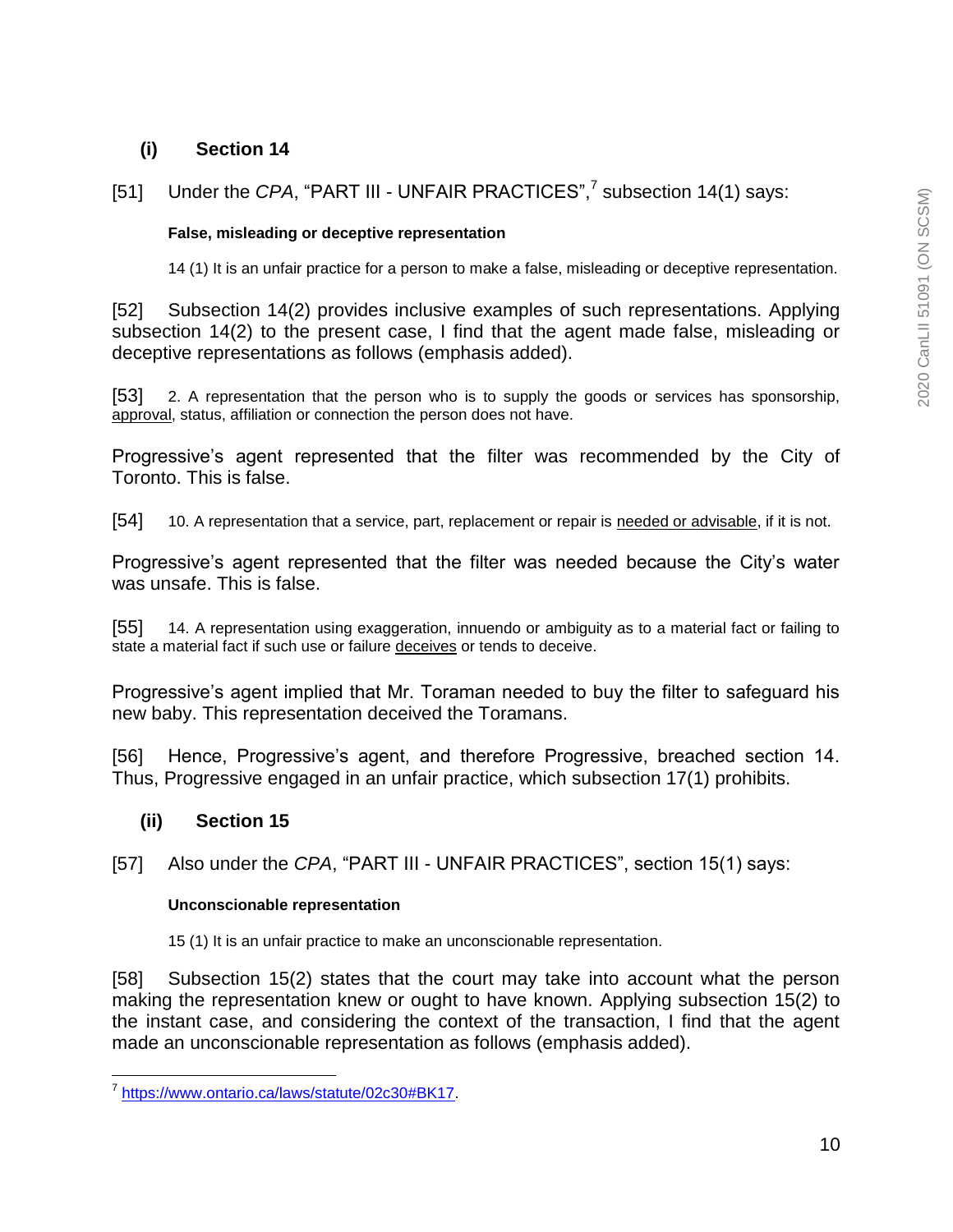[59] (a) that the consumer is not reasonably able to protect his or her interests because of disability, ignorance, illiteracy, inability to understand the language of an agreement or similar factors;

I accept Mr. Toraman's testimony that he did not read English well and that he did not understand the terms of the contract. Also, as the parties have agreed, Mrs. Toraman did not speak or read English well. The salesman exploited the Toramans' patent language and cultural disadvantages. The Toramans' inability to understand the contract was compounded by its absurdly minuscule print, requiring the eyes of an eagle to be read.

[60] (b) that the price grossly exceeds the price at which similar goods or services are readily available to like consumers;

The price was exorbitant. It was multiple times the price of the same or a similar filter in retail stores like Home Depot or Costco (about \$1,200) (Defendants' Exhibit – Home Depot, Costco, Aquasana, and other price comparisons). [Ex. 5], even considering any added value of delivery, installation and repair services and a ten-year warranty offered by Skymark. Thus, the evidence establishes that the price at which the filter was offered exceeded the market price to the level of unconscionability. In this context, I find that the agent made an unconscionable representation.<sup>8</sup>

[61] (e) that the consumer transaction is excessively one-sided in favour of someone other than the consumer;

The transaction excessively favoured Progressive. It drafted the contract and profited from it. The beleaguered Toramans were saddled with an expensive piece of equipment they neither wanted nor needed.

[62] (f) that the terms of the consumer transaction are so adverse to the consumer as to be inequitable;

I find that the terms of the contract, including the grossly excessive price, to be so adverse to the Toramans as to be inequitable.

[63] (g) that a statement of opinion is misleading and the consumer is likely to rely on it to his or her detriment;

As addressed above regarding section 14, the Toramans were misled. They detrimentally relied on the agent's misleading statements about their needing the filter,

 $\overline{a}$ 

<sup>8</sup> Regarding price gouging, see, e.g., *Moore v. Capital Cyclonic Systems*, 1996 CarswellOnt 922, [1996] O.J. No. 966 at para. 24 (SCJ – SmCC), cited by the defendants' counsel. There the court took judicial notice of the fact that many superior products were available for a fraction of the price that the consumer paid for her vacuum cleaner. On the facts, a different result (favouring the seller construction company) was achieved in *Renaud v Endurowe Enterprises Inc.*, 1997 CarswellOnt 5883, [1997] O.J. No. 6054 (Gen. Div.). This case concerned a similar provision in the former *Business Practices Act*, which was the predecessor to the *CPA*. See also *Memorial Gardens Ontario v Ontario*, 6 O.R. (3d) 720 (C.A.).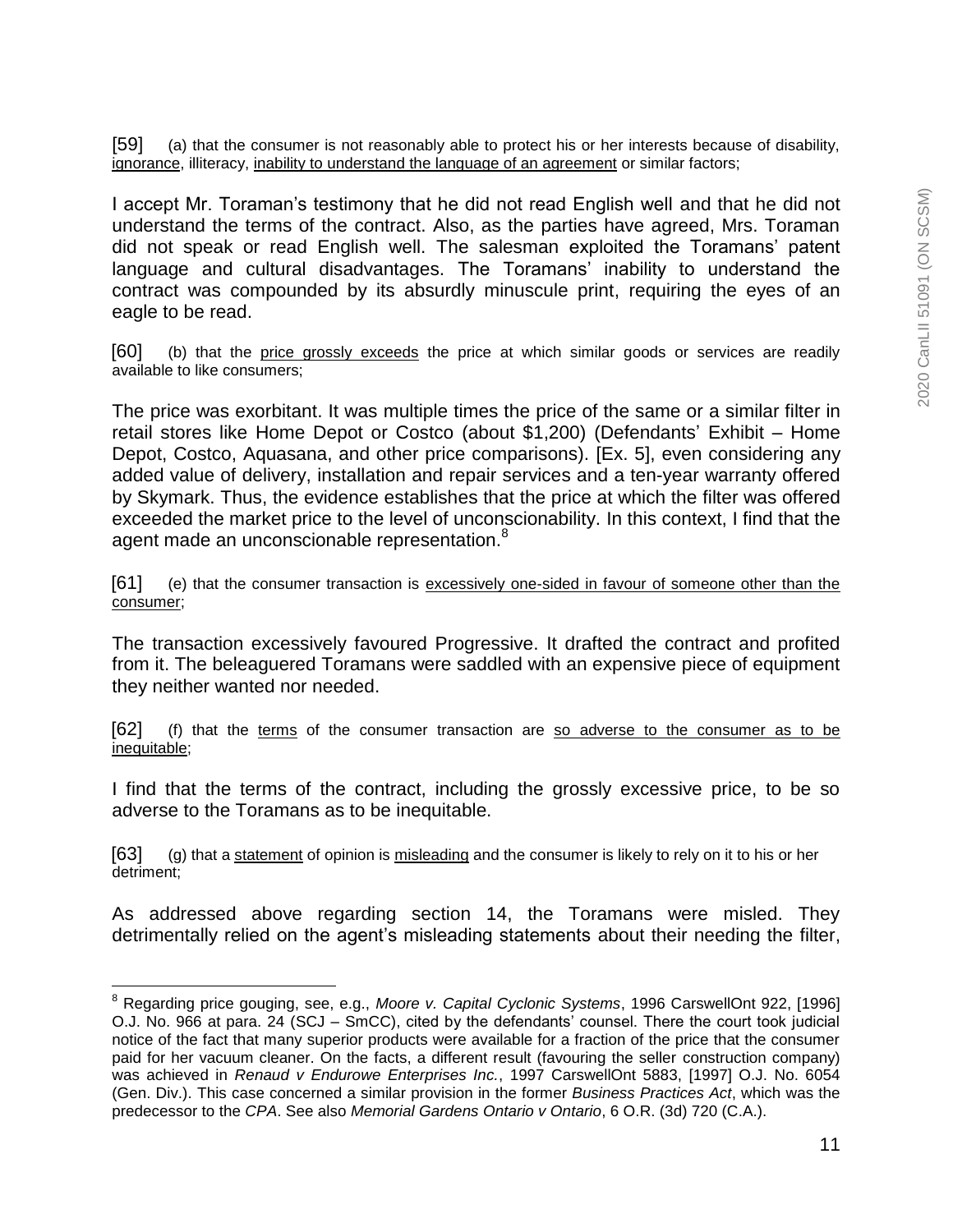the potability/safety of the city's water, the alleged recommendation by the City of Toronto and the risk to their baby's health if they did not use a filter.

[64] (h) that the consumer is being subjected to undue pressure to enter into a consumer transaction.

The Toramans never wanted a water filter. They never looked for one. They never asked for one. The never even thought about it. Why would they? "Back home we drink from the river" recalled Mr. Toraman. When a Progressive agent first popped up on the Toramans' doorstep, they sent him away. He returned anyway. The Toramans ultimately catapulted to his high-pressure tactics.

[65] Hence, Progressive's agent, and therefore Progressive, breached section 15. Thus, Progressive engaged in an unfair practice, which subsection 17(1) prohibits.

### **2. Is Skymark a bona fide purchaser for value of the contract from Progressive and therefore an innocent party?**

[66] For the reasons that follow, I reject Skymark's argument that it is a bona fide purchaser for value and an innocent party.

[67] Skymark says in part:

If it is found that the Agreement ought to be set aside for either unfair trade practices or unconscionability, the Agreement is still valid as between the homeowners and Skymark. Skymark is a bona fide purchaser for value of the Agreement from Progressive. The law is clear that a contract will not be set aside as against a bona fide purchaser for value without notice.

…

Skymark purchased the Agreement from Progressive for \$4,550.00. Skymark, not Progressive, took on all the risk that the Toramans may default under the Agreement, which they have, and as a result Skymark has currently lost most of its investment on this deal.

[68] At law, an assignee takes both the benefits and the liabilities of the contract. Here, an assignee's rights to enforce the contract are subject to any remedies of the consumer. Whether at common law or under statute, the consumer's remedies are not extinguished by an assignment. Specifically, subsection 7(1) of the *CPA* says:

#### **No waiver of substantive and procedural rights**

7 (1) The substantive and procedural rights given under this Act apply despite any agreement or waiver to the contrary.

[69] This means the Toramans' substantive and procedural rights (and accompanying remedies) remain. These rights cannot be contracted out of or waived. Neither Progressive nor Skymark can unilaterally deprive the Toramans of their ability to escape an unfair bargain through a legal ruse based on the assignment of the contract. Skymark can have no greater rights than those of the assigning party (Progressive).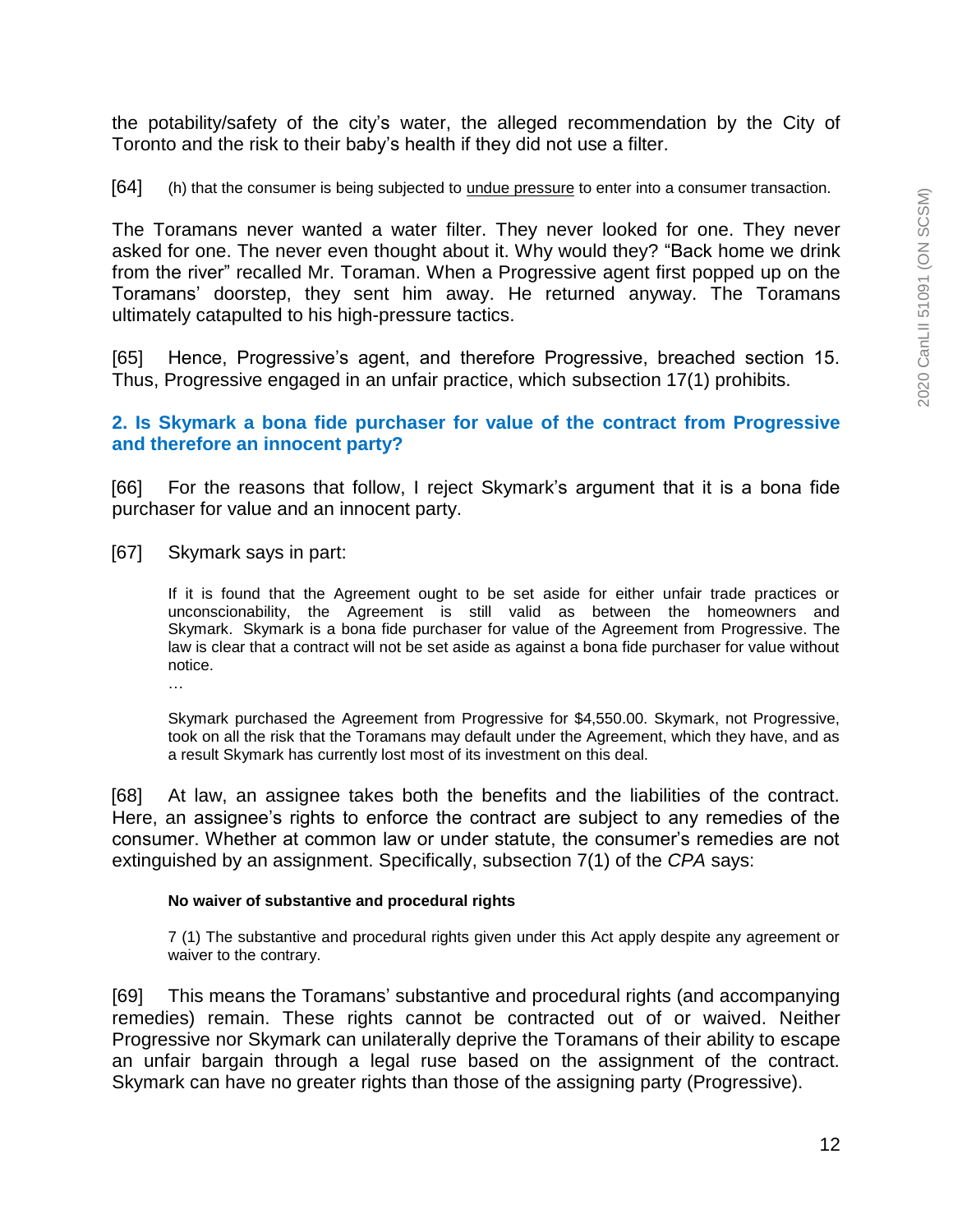[70] The plaintiff claims to be an arm's length bona fide purchaser for value without notice.<sup>9</sup> On the evidence I find that Skymark as the assignee either had actual "notice" of such possible liabilities or could have had "notice" of them with proper due diligence.

[71] I accept the submission of the defendants' counsel that Skymark is hardly an innocent and unaware victim of Progressive's wrongs. Indeed, Skymark acknowledged that it buys risky contracts and previously had issues with and/or knew about door-todoor sales agents' engaging in unfair practices. Further, fundamental facts like Skymark's business relationship with Progressive and Skymark's financing of Progressive's equipment leases with homeowners, cast doubt on Skymark's submission that it is an "arm's length" purchaser.

[72] While Skymark made some cursory verification inquiries with the Toramans,<sup>10</sup> I am not satisfied that it exercised sufficient due diligence to ensure that the salesman did not breach the *CPA* and that the contract was valid. Skymark's measures were not enough. As the assignee of this contract, Skymark failed to take objectively reasonable safeguards. On the evidence, Skymark did not probe what the salesman told Mr. Toraman and what Mr. Toraman said in response. Skymark did not investigate the circumstances surrounding those communications and the subsequent resulting transaction.

[73] In addition, for instance, Skymark did not verify what was the fair market value of the filter sold to the Toramans.<sup>11</sup> Then Skymark did not follow up with the Toramans when, within one year, they communicated a desire to cancel the contract for the reasons I have stated.

## **Notice of cancellation**

[74] Subsection 18(3) of the *CPA* reads:

### **Notice**

(3) A consumer must give notice within one year after entering into the agreement if,

 $\overline{a}$ 9 The governing legal principles are discussed in *i Trade Finance Inc. v. Bank of Montreal*, 2011 SCC 26. There, unlike in the instant case, the Court determined the nature of competing interests under Ontario's *Personal Property Security Act*, R.S.O. 1990, c. P.10. In the case at bar, the plaintiff's representative cited the Ontario Court of Appeal decision, *Bank of Montreal v. iTrade Finance Inc.*, 2009 ONCA 615, which the Supreme Court of Canada affirmed. Notably, this case did not deal with a situation governed by consumer protection legislation. Rather, the case involved sophisticated parties who were both deceived by a long-departed fraudster.

 $10$  When Mr. Slattery of Skymark phoned the Toramans, he asked Mr. Toraman rudimentary things, like whether the Progressive agent was properly identified, whether they knew the basic payment terms, and whether they were satisfied with the installation of the purifier. Mr. Slattery did not fully explore what the salesman told Mr. Toraman.

 $11$  Mr. Vetro, Skymark's only witness, has been with the company for seven years in consumer financing of home equipment. As noted, he frankly conceded: ""I don't know how much it costs in the market. I'm not an expert in this."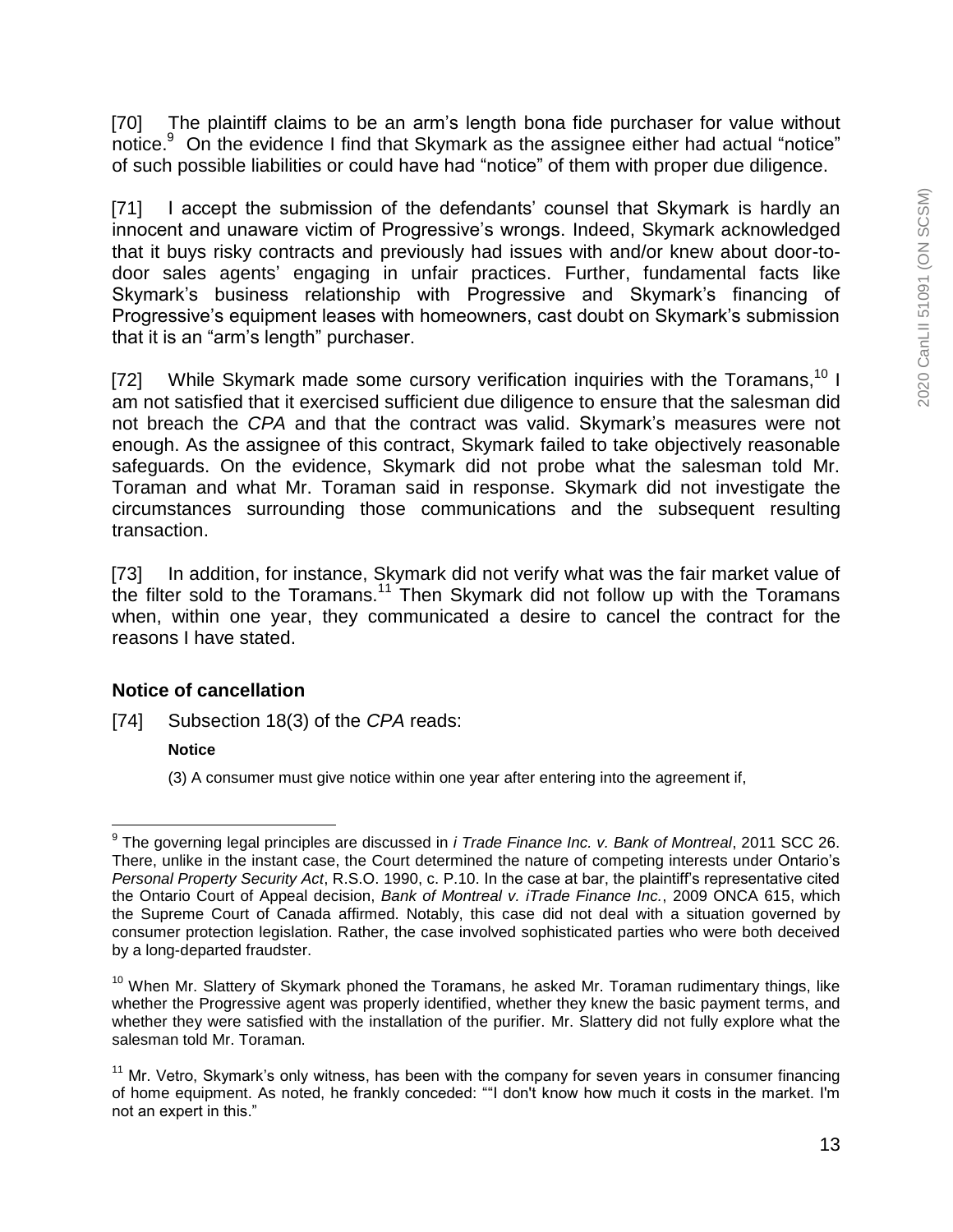- (a) the consumer seeks to rescind an agreement under subsection (1); or
- (b) the consumer seeks recovery under subsection (2), if rescission is not possible.

[75] On the evidence, I accept that the Toramans took steps to try to rescind the contract within one year of executing it. They tried to pay Skymark, but were struggling financially. The evidence, including the telephone conversations and the six NSF payments [Ex 1-3], demonstrates that Skymark was well aware of this fact.

[76] When Sumeyra Toraman called Skymark in around September 2017 on her mother's behalf, Mr. Vetro declined to cancel the contract because ten days had passed. He told her the only option was to buy out the filter. Mr Vetro offered to remove five of six missed payment NSF fees. Sumeyra Toraman asked him whether paying the remaining balance of \$143.06 would be sufficient "to cancel [the contract]".

[77] Mr. Vetro did not accept this final phone call as notice that the contract was being cancelled. He told Ms Toraman it would be difficult to cancel the contract, if it were possible at all, and that someone would get back to them. No one did. Mr. Vetro testified that he could not find a follow-up email to Ms Toraman.

[78] I find the Toramans' wanted to cancel the contract because of financial hardship and the large expense for equipment that they later discovered they did not need, that took up space in their basement and that considerably reduced their water pressure.

[79] In my view, the Toramans gave effective notice of cancellation under subsections (4) and (5), which provide:

#### **Form of notice**

(4) The consumer may express notice in any way as long as it indicates the intention of the consumer to rescind the agreement or to seek recovery where rescission is not possible and the reasons for so doing and the notice meets any requirements that may be prescribed.

#### **Delivery of notice**

(5) Notice may be delivered by any means.

[80] Their notice to cancel was expressed orally. The evidence of their words and actions clearly shows that the Toramans could not afford the filter and that this fact grounded their desire to cancel the contract.

[81] Even if this notice were not compliant with subsections (4) and (5), the following saving provision in subsection (15) is engaged:

#### **Waiver of notice**

(15) If a consumer is required to give notice under this Part in order to obtain a remedy, a court may disregard the requirement to give the notice or any requirement relating to the notice if it is in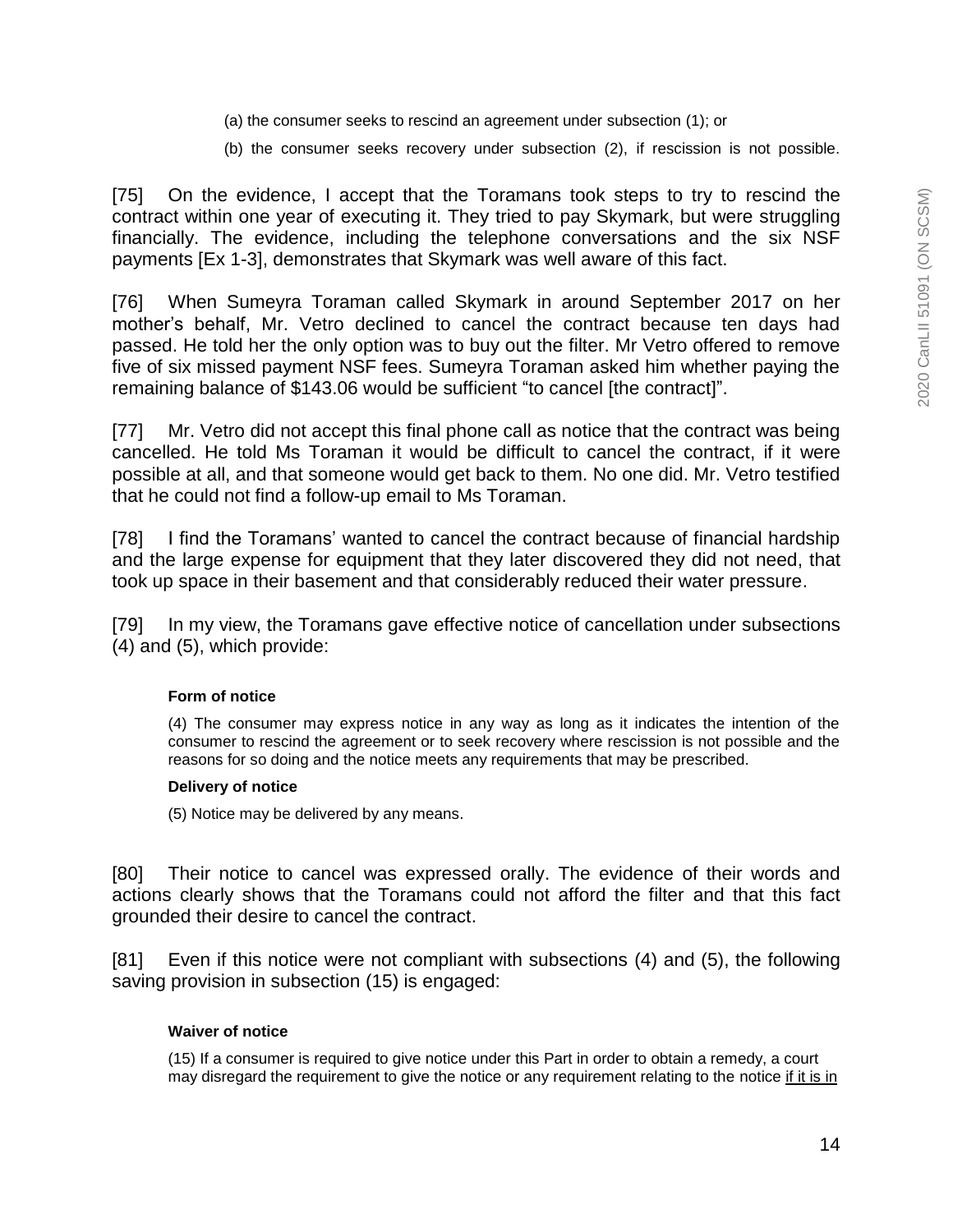the interest of justice to do so. [Emphasis added.]

[82] In my view, disregarding the notice requirements is in the interests of justice in the circumstances of this particular case.

[83] My conclusion is fortified by the *Courts of Justice Act*, <sup>12</sup> section 25, which reads:

25. The Small Claims Court shall hear & determine in a summary way all questions of law & fact and may make such order as is considered just & agreeable to good conscience. [Emphasis added.]

[84] This principle is reinforced by the common law doctrine of unconscionability and conduct that "shocks the conscience".<sup>13</sup>

## **3. What is the appropriate remedy?**

[85] I hold that the appropriate remedy for Progressive's engaging in unfair practices in this particular case is rescission.

[86] Subsection 18(1) of the *CPA* reads:

#### **Rescinding agreement**

**18** (1) Any agreement, whether written, oral or implied, entered into by a consumer after or while a person has engaged in an unfair practice may be rescinded by the consumer and the consumer is entitled to any remedy that is available in law, including damages.

[87] The remedy under the *CPA* reflects that at common law.<sup>14</sup>

[88] Skymark's representative argues that the hurdle to set aside a contract for unfair practices and unconscionability is high.<sup>15</sup> Yet, it is elemental that the main objective of

 $\overline{a}$ <sup>12</sup> R.S.O. 1990, c. C.43.

<sup>13</sup> See *Halsbury's Laws of Canada* (Toronto: LexisNexis Canada), Restitution (2017 Reissue), Kevin P. McGuinness, HRE-30.

<sup>&</sup>lt;sup>14</sup> At common law, the rescinding party may treat the contract as if it were void ab initio (from the beginning); that is, the contract is terminated and the parties, as between them, are put in the position in which they stood before they entered the contract. See, e.g., *Guarantee Co. of North America v. Gordon Capital Corp.*, 1999 CarswellOnt 3171 at paras. 39–45; *Abram Steamship Co. v. Westville Shipping Co.*, [1923] A.C. 773 at 781 (U.K. H.L.).

<sup>15</sup> Citing *Centennial Windows Ltd. v. Le*, 2015 CarswellOnt 16273 at para. 42 (SCJ – SmCC) and *Titus v. William F. Cooke Enterprises Inc.*, 2007 ONCA 573.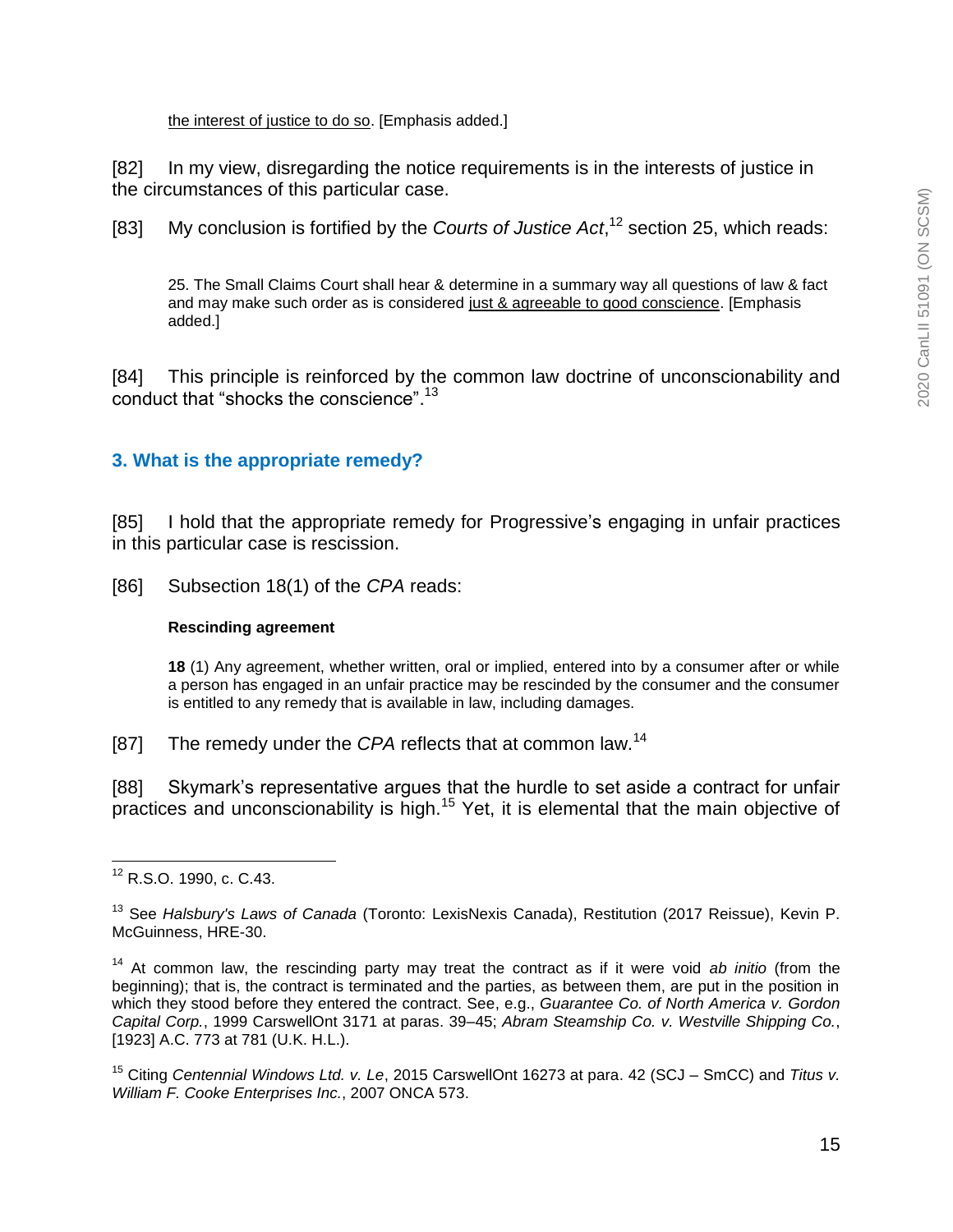consumer protection legislation, such as the *CPA*, is to protect consumers.<sup>16</sup> Thus, however strict is the test to set aside a contract, in these particular circumstances I find that the evidence is sufficiently strong to meet that test.

[89] Subsection 18(14) reads in pertinent part:

### **Effect of rescission**

(14) When a consumer rescinds an agreement under subsection (1), such rescission operates to cancel, as if they never existed,

(a) the agreement;

(b) all related agreements;

…

(d) all security given by the consumer  $\ldots$  in respect of money payable under the agreement;  $\ldots$ .

[90] Therefore, as applied to the present case, the contract and all related agreements, including the assignment agreement and any financing agreement,<sup>17</sup> and the registered security interest,<sup>18</sup> are cancelled.

[91] In the result, the Toramans are entitled to be reimbursed for the money they paid to lease the filter. In return, Skymark, as assignee, is entitled to take possession of the filter.

## **How much did the Toramans pay?**

[92] Based on Skymark's Customer Balance Detail (September 12, 2018) [Ex 1-4], the Toramans paid **\$678.64** consisting of the following cleared payments:

| Date             | Amount paid |
|------------------|-------------|
|                  |             |
| May 1, 2017      | \$67.79     |
| August 1, 2017   | \$67.79     |
| October 13, 2017 | \$400.00    |
| October 20, 2017 | \$143.06    |

 $\overline{a}$ <sup>16</sup> *Richard v. Time Inc.*, [2012 SCC 8](https://advance.lexis.com/document?crid=fff01855-1558-4068-aac7-1b4ec2276a1b&pddocfullpath=%2Fshared%2Fdocument%2Fcases-ca%2Furn%3AcontentItem%3A5F8P-SFS1-FFMK-M0P6-00000-00&pdcontentcomponentid=280717&pdmfid=1505209&pdisurlapi=true) at para. 50; *Weller v. Reliance Home Comfort Limited Partnership*, [2012 ONCA 360](https://advance.lexis.com/document?crid=fff01855-1558-4068-aac7-1b4ec2276a1b&pddocfullpath=%2Fshared%2Fdocument%2Fcases-ca%2Furn%3AcontentItem%3A5F8P-SFS1-FFMK-M0P6-00000-00&pdcontentcomponentid=280717&pdmfid=1505209&pdisurlapi=true) at para. 15; see also *Wilson v. Semon*, 2011 CarswellOnt 15953 at paras. 10, 14 (SCJ).

 $17$  The acknowledgment at the bottom of the Certificate of Completion [Ex 1-2] refers to "Skymark Finance Corporation Credit Application and Agreement between Skymark Finance Corporation and customer". Documents so-named were neither adduced at trial nor addressed in oral testimony.

 $18$  As referred to in paragraph 5 of the contract.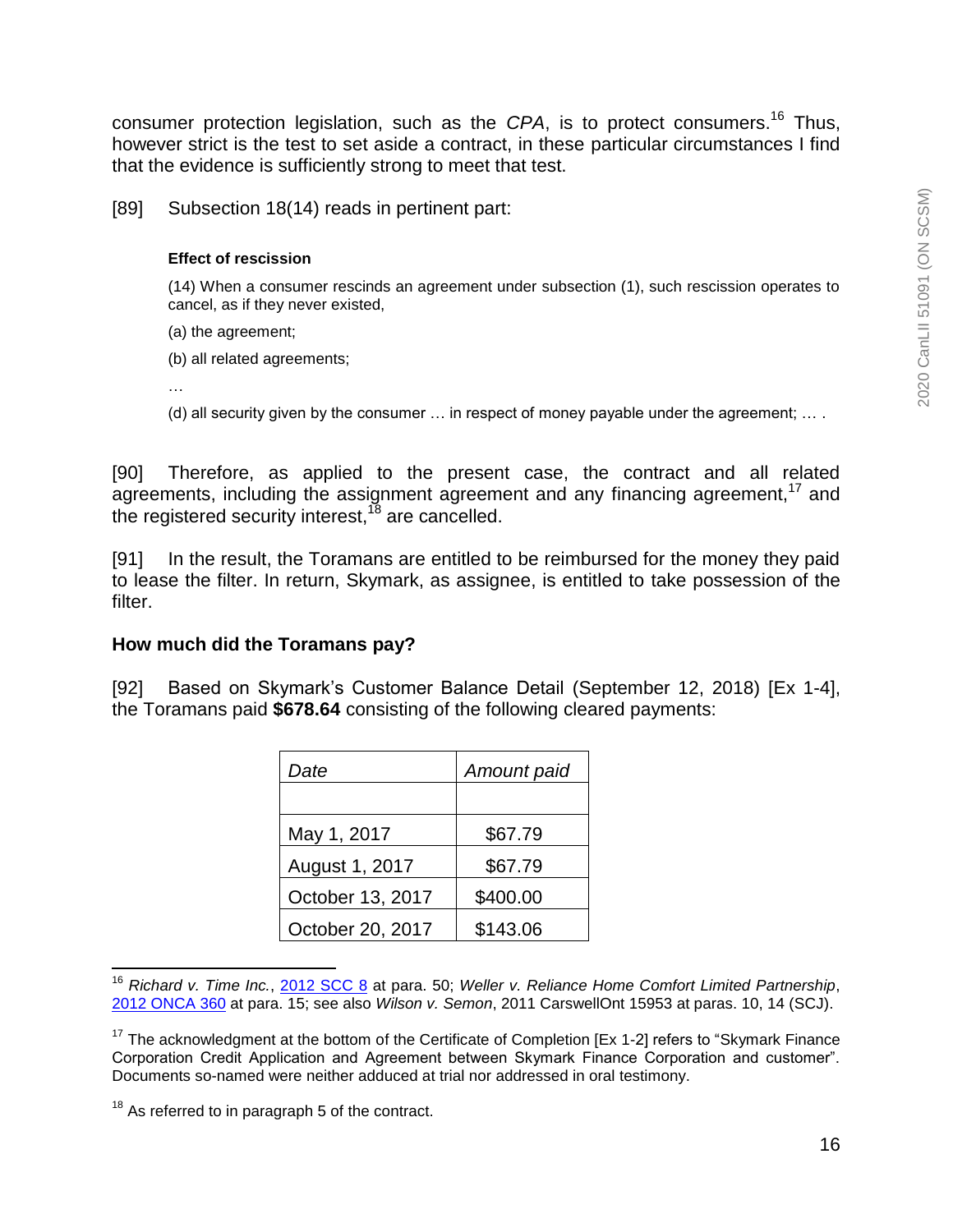| <b>Total</b> | \$678.64 |  |
|--------------|----------|--|

### **DISPOSITION**

[93] For the above reasons, Skymark's claim is dismissed and the contract is cancelled. Skymark is to reimburse the Toramans the money they paid to lease the water filter in the sum of **\$678.64** in exchange for the Toramans' making the filter available to Skymark to take possession within 30 days.

[94] In my view, based on the evidence, legal authorities and parties' submissions, and applying the civil standard of proof (balance of probabilities), this order is "just and agreeable to good conscience."<sup>19</sup>

## **COSTS**

[95] I would urge the parties to come to an agreement on costs. If there were any pertinent Rule 14 settlement offers, and/or the parties cannot agree on a costs resolution, the parties may make written submissions. They are to be emailed to my attention to [torontosmallclaimscourt@ontario.ca](mailto:torontosmallclaimscourt@ontario.ca) by Friday, July 17, 2020. Otherwise, my below costs order stands.

[96] My discretion to award costs $^{20}$  is based on several factors, including those listed under Rule 57.01 of the *Rules of Civil Procedure*<sup>21</sup>, and those provided at common law. They include the result, the principles of indemnity and proportionality, the amount claimed and recovered, complexity, the importance of the issues, the amount of costs that an unsuccessful party could reasonably expect to pay, and any party's conduct.

[97] In Small Claims Court a successful party is generally entitled to costs on a partial indemnity basis. Here, the Toramans were entirely successful. The trial took one day, followed by carefully-crafted written submissions, and raised genuine issues. Bearing in mind such considerations as the success, the above factors, the governing legislation, the duration of the trial, and the utility of the written submissions, the Toramans are entitled to their reasonable disbursements<sup>22</sup> (including court costs) and a reasonable legal representation fee. $^{23}$ 

 $\overline{a}$ 

<sup>19</sup> *Courts of Justice Act*, R.S.O. 1990, c. C.43, section 25.

<sup>20</sup> *Ibid*, section 131(1).

 $21$  R.R.O. 1990, Reg. 194.

<sup>22</sup> Under rule 19 of the *Small Claims Court Rules*, O. Reg. 258/98 under the *Courts of Justice Act*.

 $23$  The general limit on costs for legal representation is 15% of the amount claimed under section 29 of the *Courts of Justice Act*.